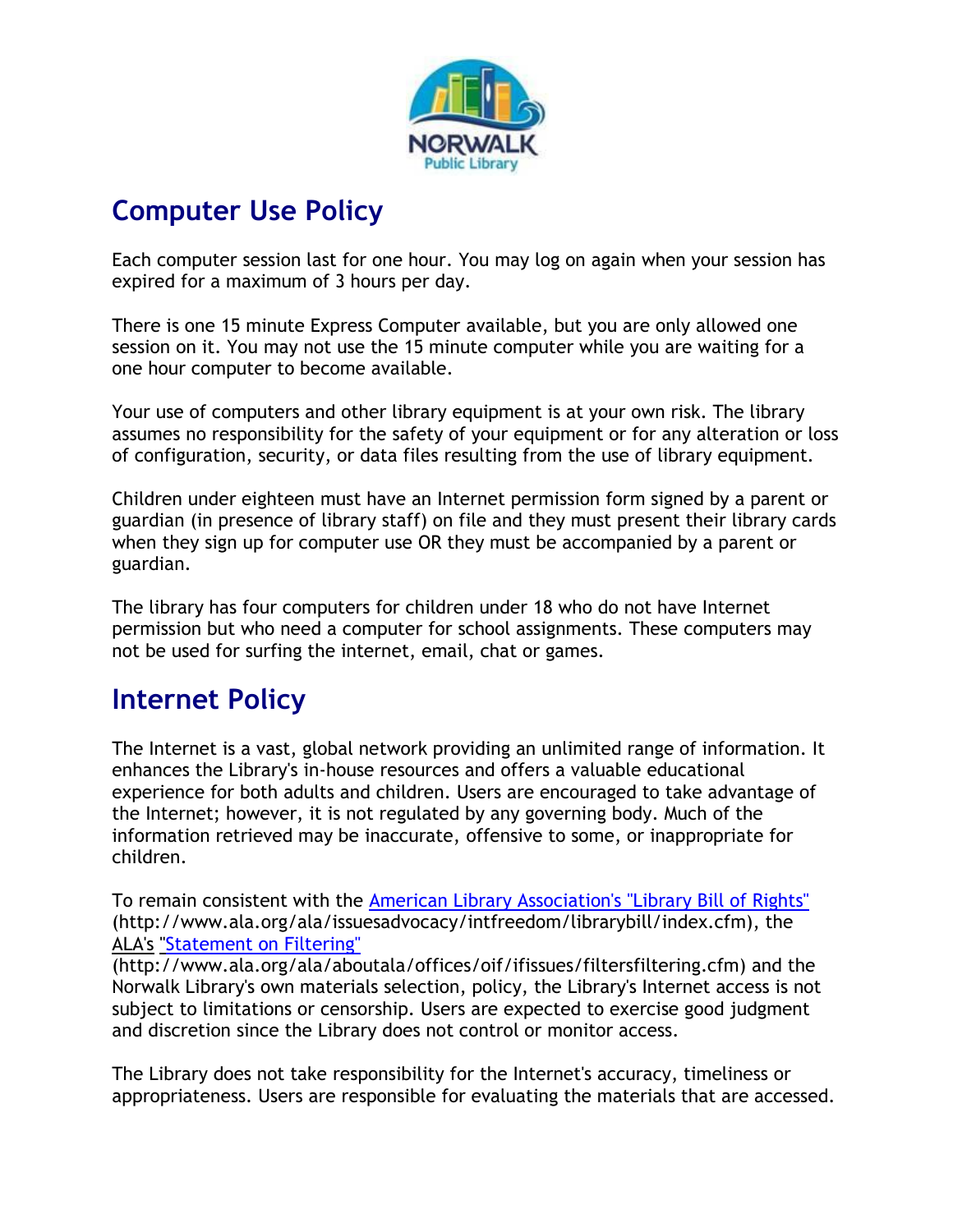

Parents/guardians of minors are responsible for supervising and monitoring their children's Internet use. **Children under eighteen must have an Internet permission form signed by a parent or guardian (in presence of library staff) on file and they must present their library cards when they sign up for use OR they must be accompanied by a parent or guardian.** Guidance is offered in a publication called [Child Safety on the Information Highway](http://www.safekids.com/child-safety-on-the-information-highway/) (http://www.safekids.com/child-safety-onthe-information-highway/). [El Internet Una Guia Para Padres de Familia](http://www.ed.gov/PDFDocs/Internet_sp.pdf) (http://www.ed.gov/PDFDocs/Internet\_sp.pdf) Copies are available at the Information Desk and in the Children's Department.

Electronic information, services, and networks provided by libraries should be readily, equally, and equitably accessible to all library users. Libraries and librarians should not deny or limit access to information available via electronic resources because of its controversial content or because of personal beliefs or fear of confrontation. Information retrieved or utilized electronically should be considered constitutionally protected unless determined otherwise by a court with appropriate jurisdiction. Responsibility for, and any restriction of, a child's use of the Internet rests solely with his or her parents or legal guardians.

Users are cautioned that ideas, points of view and images can be found on the Internet, which are controversial, divergent and/or inflammatory. The provision of access does not mean or imply that the Library endorses or sanctions the content or point of view of any of the information or commentary, which may be found on the Internet.

The Library cannot protect individuals from information and images that they might find offensive or disturbing. Since the library computers on which the public can access the Internet are located in public areas that must be shared by library users of all ages, background and sensibilities, individuals are asked to consider this when accessing potentially controversial information and images. Library staff cannot consistently and effectively monitor the public's use of the Internet. Yet the Library reserves the right to ask individuals to discontinue the display of information and images that cause a disruption.

#### **User Responsibilities**

All users of the Internet are expected to use this library resource in a responsible and courteous manner, consistent with the purposes for which it is provided, and to follow all Internet-related rules, regulations and procedures established for its use including, but not limited to, those of the Library.

#### **Compliance with Library Policy and Guidelines**